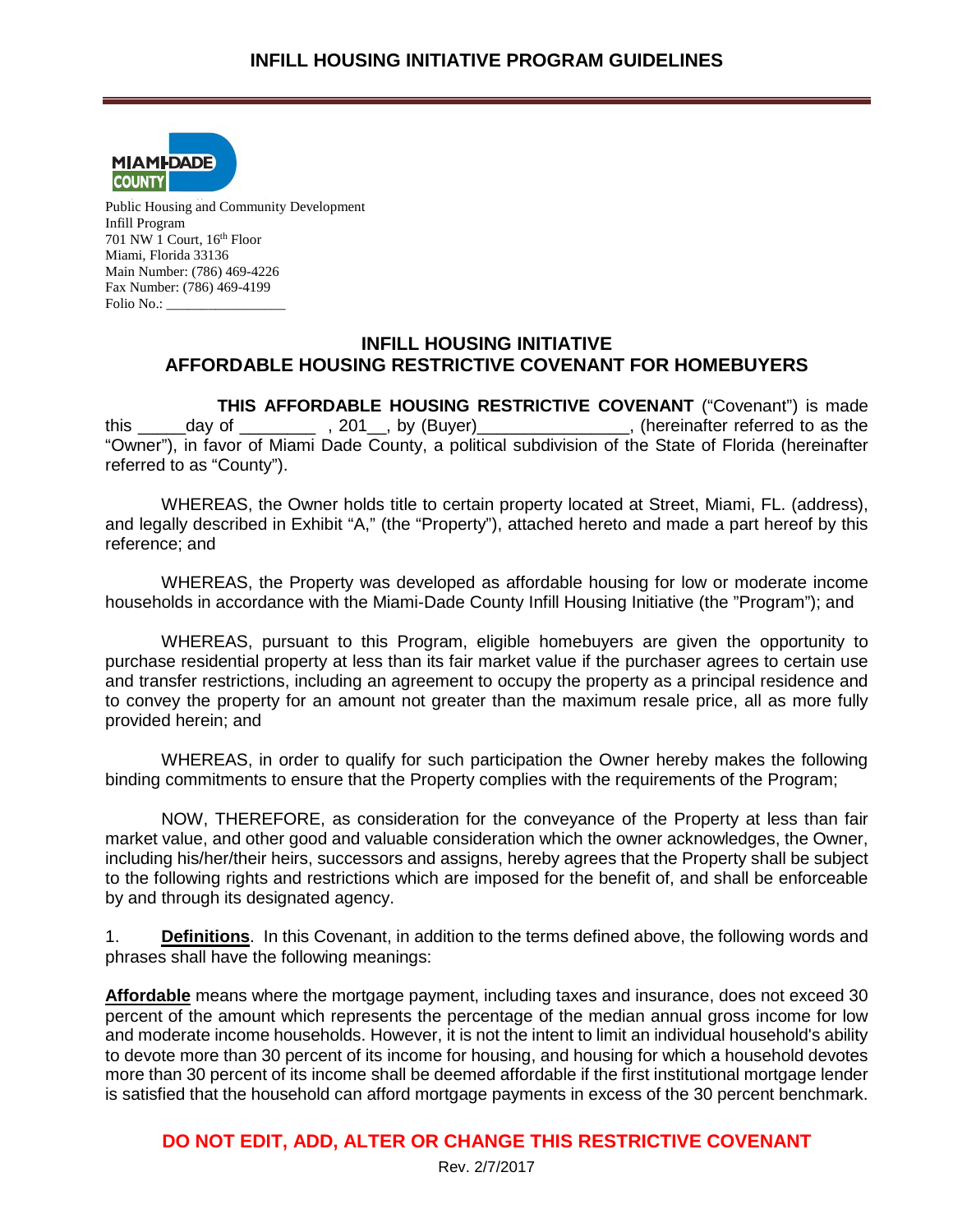**Capital Improvements** means the documented commercially reasonable cost of structural improvements made to the Property by the Owner which increase the total square footage of the home.

**Certificate of Qualification** means a certificate issued by the County or a designated non-County agency that has been authorized by the County to qualify households, establishing that a household is qualified to purchase an affordable dwelling unit. Certificates of Qualification shall be valid for 12 months.

**Compliance Certificate** shall have the meaning set forth in Section 6(a) hereof.

**Control Period** means the 20-year period during which the eligible home must remain affordable. The control period begins on the initial sale date of the eligible home and resets automatically every 20 years for a maximum of 60 years, except that in the event the home is owned by the same owner for an entire 20-year period, said home shall be released from the affordability restrictions contained in this covenant.

**Dwelling Unit** means a unit, whether detached or attached to another such unit, that houses a single family and that can be sold in fee simple ownership.

**Eligible Housing or Eligible Home** means any dwelling unit that is: (i) located on an Infill parcel; (ii) constructed in accordance with the Program; and (iii) used as the primary residence of a qualified household.

**Eligible Purchaser** means one or more natural persons or a family that is a first-time homebuyer, has obtained a first-time homebuyer counseling certificate within the past 12 months; has been determined by the County to meet the eligibility requirement of a low income or moderate income household according to the income limits, adjusted to family size, published annually by the United States Department of Housing and Urban Development based upon the annual gross income of the household, and that said purchaser has received a Certificate of Qualification.

**First Time Homebuyer** means an individual who has had no ownership interest in a principal residence during the 3-year period ending prior to the date of purchase of the Property. This includes a spouse (if either meets the above test, they are considered first-time homebuyers); a single parent who has only owned a home with a former spouse while married; an individual who is a displaced homemaker and has only owned with a spouse; or an individual who has only owned a principal residence not permanently affixed to a permanent foundation in accordance with applicable regulations.

**Low Income Household** means those households whose total annual adjusted gross income is 80% percent or less than the median annual adjusted gross income for households within the metropolitan statistical area (MSA) or, if not within an MSA, within Miami-Dade County, whichever is greater as defined by HUD.

**Maximum Resale Price** means the sum of (i) the current area median income for the Metropolitan Area of Miami-Dade County as published by the U.S. Department of Housing and Urban Development (HUD) multiplied by the resale price multiplier, as defined herein, (ii) capital improvements, if any, however, in no event shall the Maximum Resale Price be greater than the purchase price for which a credit-worthy Eligible Household earning 140% of the Area Median Income, as required by the Program for an eligible household to obtain mortgage financing (as such purchase price is determined

```
DO NOT EDIT, ADD, ALTER OR CHANGE THIS RESTRICTIVE COVENANT
```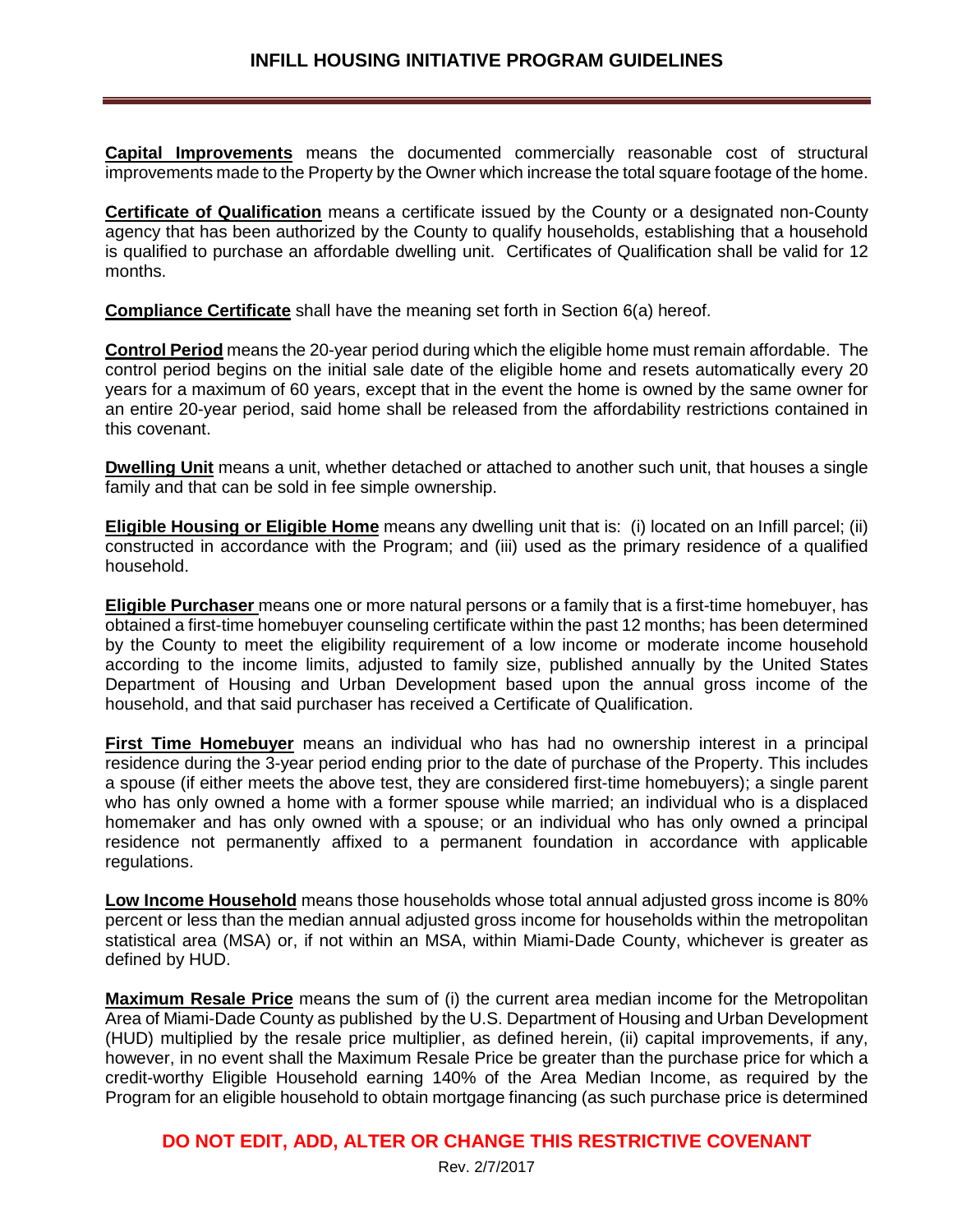by County), and further provided that the Resale Price shall not be less than the purchase price paid for the Property by the Owner unless the Owner agrees to accept a lesser price.

**Maximum Sale Price** Up to \$205,000.00 for County-owned properties and \$215,000 for Private Properties or such other amount set by the Board of County Commissioners, not to exceed an amount affordable at the maximum target income range set forth in Chapter 17, Article VII of the Code of Miami-Dade County, taking into account (a) family size: (b) an annual fixed interest rate based on a thirty (30) year mortgage term; (c) payment of up to five percent (5%) down payment by a Eligible Household; and (d) an estimation of annual property taxes, assessments, loan insurance and financing fees, allowances for property maintenance and repairs, homeowners insurances, homeowner association fees, if any, and allowances for utilities. The sales price set forth herein, i.e. \$205,000.00 for County-owned properties and \$215,000.00 for Private Properties, shall remain the maximum sale price for said units for a period of one (1) year from the effective date of this Implementing Order. The Department Director shall annually review the affordability of the maximum sale price, and, in the event the Department Director determines that it is necessary to increase or decrease said sale price, the Department Director shall recommend a new sale price for approval by the Board of County Commissioners.

**Moderate Income Household** means those households whose total annual adjusted gross income is greater than 80% and less than 140% percent of the median annual adjusted gross income for households within the metropolitan statistical area (MSA) or, if not within an MSA, within Miami-Dade County, whichever is greater as defined by HUD.

**Resale Price Multiplier** means the number calculated by dividing the Property's initial sale price from the Developer to the first eligible homebuyer by the HUD Area Median Income for the Metropolitan Area of Miami-Dade County at the time of sale. A resale price multiplier of Theoretic is hereby assigned to this Property.

Resale Price Multiplier Calculation: \$ \_\_\_\_\_\_\_\_\_\_ Current HUD 201\_\_\_ Area Median Income – Revised \_\_\_\_\_\_\_\_\_\_\_\_\_\_ \$ \_\_\_\_\_\_\_\_\_ **Resale Price Multiplier: \_\_\_\_\_\_\_\_\_**

2. **Owner-Occupancy/Principal Residence.** The Property shall be occupied and shall be used by the Owner's household exclusively as his, her or their principal residence. Any use of the Property or activity thereon which is inconsistent with such exclusive residential use is expressly prohibited.

3. **Restrictions Against Leasing, Refinancing and Junior Encumbrances**. The Property shall not be leased, rented, refinanced, encumbered (voluntarily or otherwise) or mortgaged without the prior written consent of County; provided, however, this provision shall not apply to a first mortgage granted on the date of the delivery of the Deed in connection with the conveyance of the Property from Grantor to Owner securing indebtedness not greater than one hundred percent (100%) of the purchase price. Any rents, profits, or proceeds from any transaction described in the preceding sentence which transaction has not received the requisite written consent of County shall be paid upon demand by Owner to County for deposit in its Affordable Housing Trust Fund. County may institute proceedings to terminate such lease or rental agreement and to recover such rents, profits or proceeds, and costs of collection, including attorneys' fees and costs of litigation. Upon recovery, after payment of costs, the balance shall be paid to County for deposit to its Affordable Housing Trust Fund. In the event that County consents for good cause to any such lease, refinancing, encumbrance or mortgage, it shall be a condition to such consent that all rents, profits or proceeds from such transaction, which exceeds

# **DO NOT EDIT, ADD, ALTER OR CHANGE THIS RESTRICTIVE COVENANT**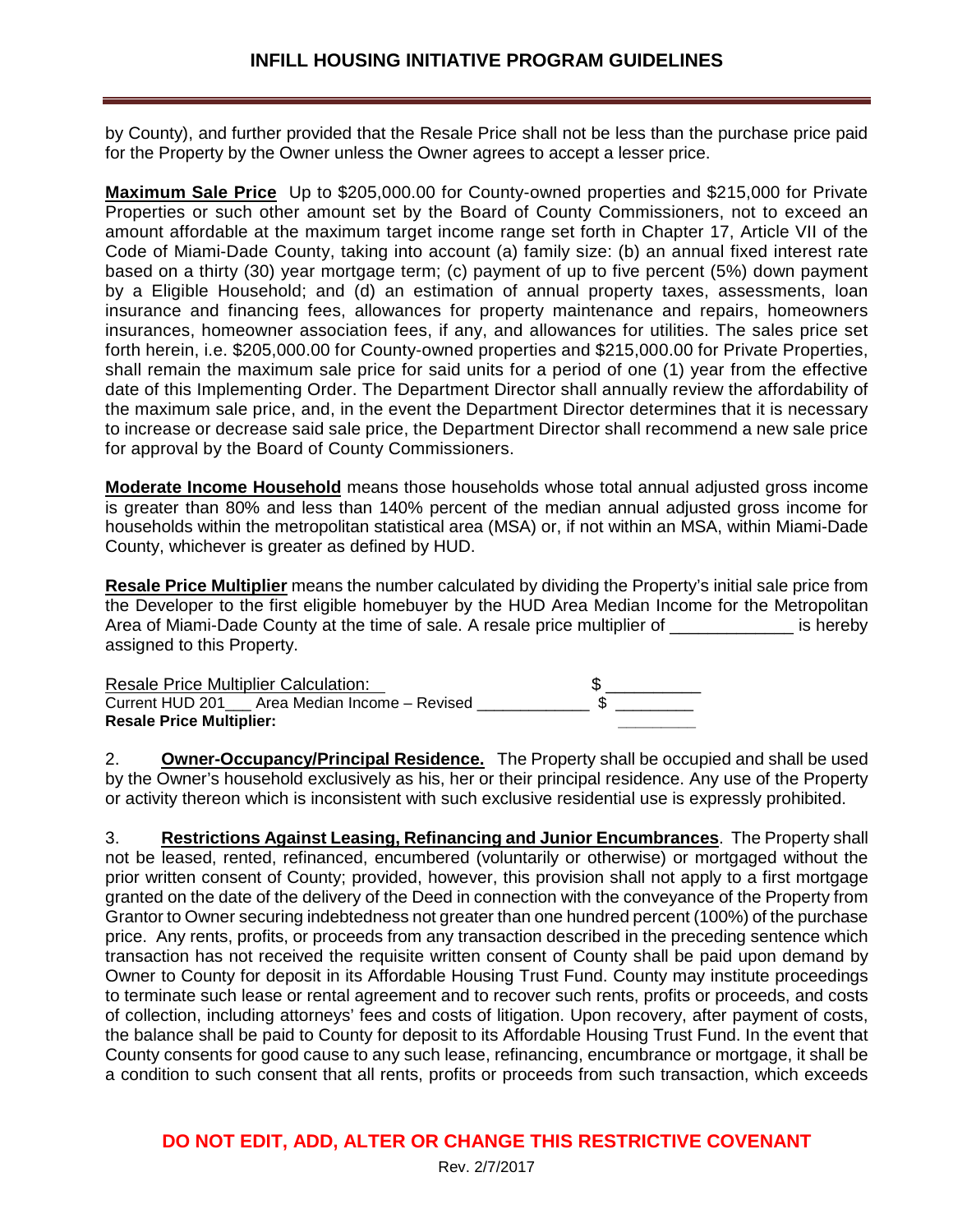the actual carrying costs of the Property as determined by County, shall be paid to County for deposit in the Affordable Housing Trust Fund.

#### 4. **Notice of Sale**.

(a) When the Owner or any successor in title to the Owner shall desire to sell, dispose of or otherwise convey the Property, or any portion thereof, the Owner shall notify County in writing of the Owner's intent to sell the Property (the "Notice of Sale"). County shall calculate the Maximum Resale Price which the Owner may receive for the sale of the Property based upon the average rate of real property appreciation for the Metropolitan Statistical Area (MSA) during the period the home was owned by the current Owner plus any documented capital improvements as defined herein.

(b) County shall have 60-days from receiving the Notice of Sale from the Owner to enter into a Purchase and Sale Agreement at or below the Maximum Resale Price or provide the owner with written notification of the County's intent to waive its right of first refusal.

(c) Should County not exercise its right of first refusal, County shall assist the Owner in identifying an Eligible Purchaser ready, willing and able to purchase the Property at or below the Maximum Resale Price. Owner shall fully cooperate with County's efforts in assisting Owner to locate an Eligible Purchaser, and, if so requested by COUNTY, shall hire a broker acceptable to County to assist in locating an Eligible Purchaser.

(d) Should Owner be unable to identify an Eligible Purchaser within 120-days of County receiving the Notice of Sale, Owner shall have the right to require County purchase the property at or below the Maximum Resale Price, provided Owner has made a good faith effort to sell the property to an eligible purchaser, to include agreeing to reasonable terms and conditions in a purchase and sale agreement. County, at its sole discretion, shall have the right to extend the 120-day period if in the opinion of County the Owner has not made a good faith effort to sell the Property or has not cooperated with County in selecting an eligible purchaser.

(e) Nothing in this Restriction constitutes a promise, commitment or guarantee by COUNTY that upon resale the Owner shall actually receive the Maximum Resale Price for the Property or any other price for the Property.

(f) The holder of a mortgage on the Property is not obligated to forbear from exercising the rights and remedies under its mortgage, at law or in equity, after delivery of the Notice of Sale.

5. **Delivery of Deed.** In connection with any conveyance pursuant to an option to purchase as set forth in Section 4 above, the Property shall be conveyed by the Owner to the selected purchaser by a good and sufficient deed conveying a good and clear record and marketable title to the Property free from all encumbrances except (i) such taxes for the then current year as are not due and payable on the date of delivery of the deed, (ii) any lien for municipal betterments assessed after the date of the Notice of Sale, (iii) provisions of local building and zoning laws, (iv) all easements, restrictions, covenants and agreements or record specified in the deed from the Owner to the selected purchaser, (v) such additional easements, restrictions, covenants and agreements of record, including, but not limited to this Affordable Housing Restrictive Covenant. The deed shall specifically provide that the Property is subject to this Covenant and shall reference the Official Record Book and Page number of the recorded covenant. Failure to comply with the preceding sentence shall not affect the validity of the conveyance from the Owner to the selected purchaser or the enforceability of the restrictions herein.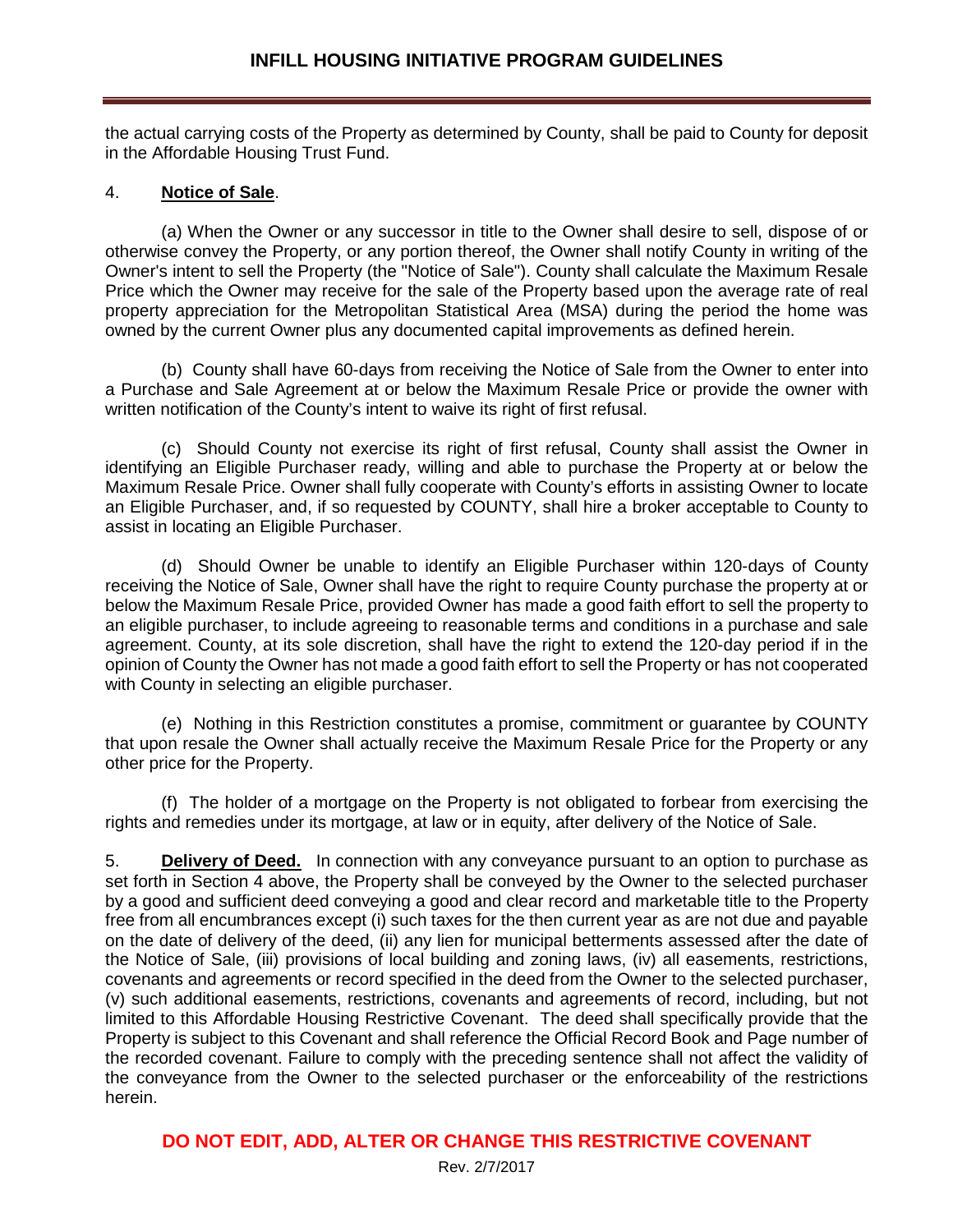#### 6. **Resale and Transfer Restrictions:**

(a) Except as otherwise provided herein, the Property or any interest therein shall not at any time be sold by the Owner, or the Owner's successors, and no attempted sale shall be valid, unless the aggregate value of all consideration and payments of every kind given or paid by the selected purchaser of the Property for and in connection with the transfer of such Property, is equal to or less than the Maximum Resale Price for the Property, and unless a certificate (the "Compliance Certificate") is obtained and recorded, signed and acknowledged by County which Compliance Certificate refers to the Property, the Owner, the selected purchaser thereof, and the Maximum Resale Price therefore, and states that the proposed conveyance, sale or transfer of the Property to the selected purchaser is in compliance with the rights, restrictions, covenants and agreements contained in this Restriction.

(b) The Owner, any good faith purchaser of the Property, any lender or other party taking a security interest in such Property and any other third party may rely upon a Compliance Certificate as conclusive evidence that the proposed conveyance, sale or transfer of the Property to the selected purchaser is in compliance with the rights, restrictions, covenants and agreements contained in this Restriction, and may record such Compliance Certificate in connection with the conveyance of the Property.

(c) Within ten (10) days of the closing of the conveyance of the Property from the Owner to the selected purchaser, the Owner shall deliver to County a copy of the Deed of the Property, together with the recording information. Failure of the Owner or Owner's successors to comply with the preceding sentence shall not affect the validity of such conveyance or the enforceability of the restrictions herein.

7. **Discrimination.** The Owner shall not discriminate against any person in the exercise of its obligations under this Covenant and all such actions shall be taken without regard to race, age, religion, color, gender sexual orientation, national origin, marital status, physical or mental disability, political affiliation, or any other factor which cannot be lawfully, used.

#### 8. **Survival of Restriction Upon Exercise of Remedies by Mortgagees.**

(a) The holder of record of any mortgage on the Property (each, a "Mortgage") shall notify County and any senior Mortgagee(s) in the event of any default for which the Mortgagee intends to commence foreclosure proceedings or similar remedial action pursuant to its mortgage (the "Foreclosure Notice"), which notice shall be sent to County as set forth in this Restriction, and to the senior Mortgagee(s) as set forth in such senior Mortgagee's mortgage, not less than one hundred twenty (120) days prior to the foreclosure sale or the acceptance of a deed in lieu of foreclosure. The Owner expressly agrees to the delivery of the Foreclosure Notice and any other communications and disclosures made by the Mortgagee pursuant to this Restriction.

(b) The Owner grants to the County the right and option to purchase the Property upon receipt by the County of the Foreclosure Notice. In the event that the County intends to exercise its option, the County or its designee shall purchase the Property within one hundred twenty (120) days of receipt of such notice, at a price equal to the greater of (i) the sum of the outstanding principal balance of the note secured by such foreclosing Mortgagee's mortgage, together with the outstanding principal balance(s) of any note(s) secured by mortgages senior in priority to such mortgage (but in no event shall the aggregate amount thereof be greater than one hundred percent (100%) of the Maximum Resale Price calculated at the time of the granting of the mortgage) plus all future advances,

# **DO NOT EDIT, ADD, ALTER OR CHANGE THIS RESTRICTIVE COVENANT**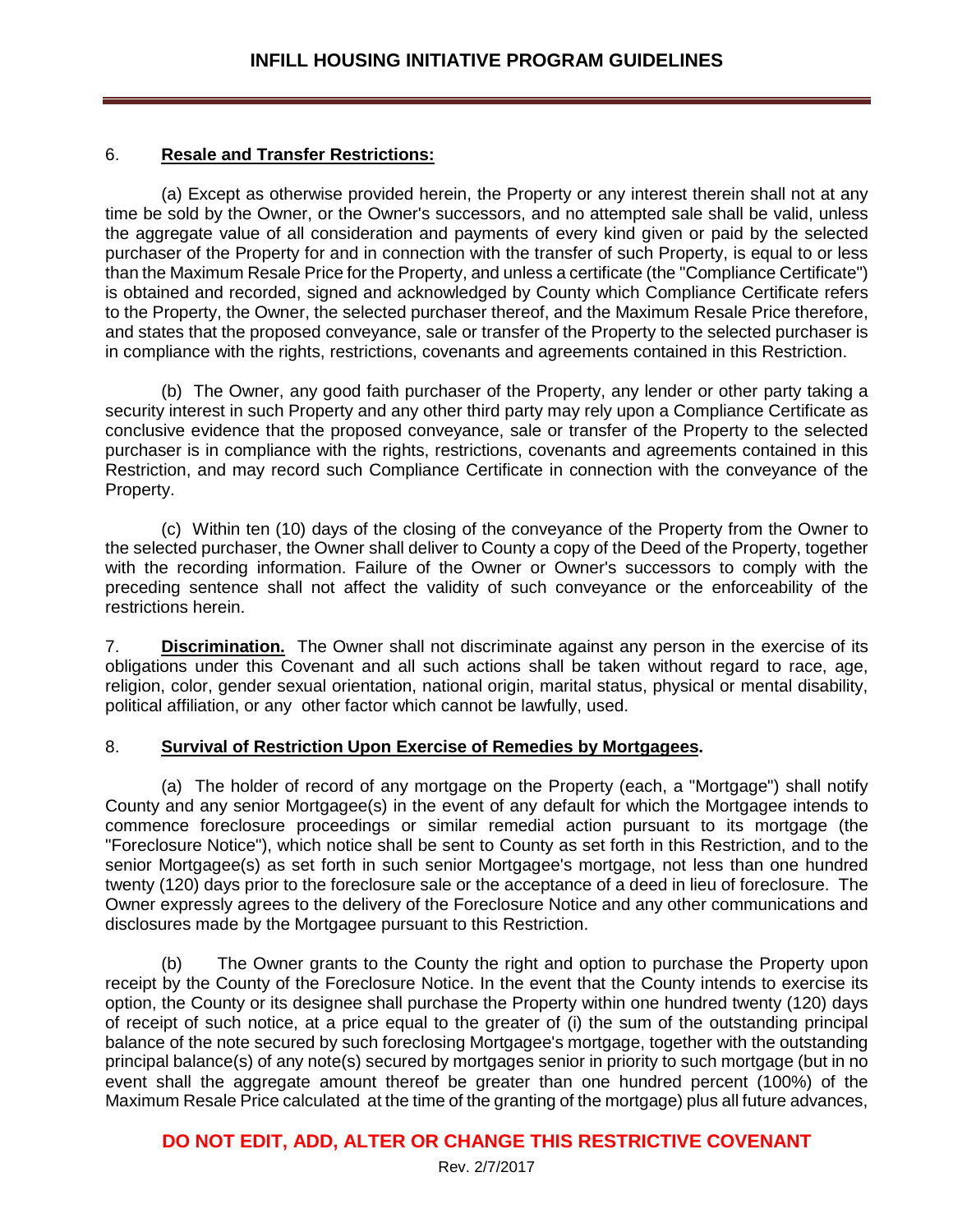#### **INFILL HOUSING INITIATIVE PROGRAM GUIDELINES**

accrued interest and all reasonable costs and expenses which the foreclosing Mortgagee and any senior Mortgagee(s) are entitled to recover pursuant to the terms of such mortgages (the "Mortgage Satisfaction Amount"), and (ii) the Maximum Resale Price (which for this purpose may be less than the purchase price paid for the Property by the Owner) (the greater of (i) and (ii) above herein referred to as the "Applicable Foreclosure Price"). The Property shall be sold and conveyed in its then-current "as is, where is" condition, without representation or warranty of any kind, direct or indirect, express or implied, and with the benefit of and subject to all rights, rights of way, restrictions, easements, covenants, liens, improvements, housing code violations, public assessments, any and all unpaid federal or state or local taxes (subject to any rights of redemption for unpaid federal taxes), municipal liens and any other encumbrances of record then in force and applicable to the Property having priority over such foreclosing Mortgagee's mortgage, and further subject to a Restriction identical in form and substance to this Restriction which the Owner hereby agrees to execute, to secure execution by the County or its designee, and to record with the deed, except that (i) during the term of ownership of the Property by the County or its designee the owner-occupancy requirements of Section 2 hereof shall not apply (unless the designee is an Eligible Purchaser), and (ii) the Maximum Resale Price shall be recalculated based on the price paid for the Property by the County or its designee, but not greater than the Applicable Foreclosure Price. Said deed shall clearly state that it is made subject to this Covenant and shall reference the Official Record Book and Page number of the recorded covenant. Failure to comply with the preceding sentence shall not affect the validity of the conveyance from the Owner to the County or its designee or the enforceability of the restrictions herein.

(c) Not earlier than sixty (60) days following the delivery of the Foreclosure Notice to County and any senior Mortgagee(s) pursuant to subsection (a) above, the foreclosing Mortgagee may conduct the foreclosure sale or accept a deed in lieu of foreclosure. The Property shall be sold and conveyed in its then-current "as is, where is" condition, without representation or warranty of any kind, direct or indirect, express or implied, and with the benefit of and subject to all rights, rights of way, restrictions, easements, covenants, liens, improvements, housing code violations, public assessments, any and all unpaid federal or state or local taxes (subject to any rights of redemption for unpaid federal taxes), municipal liens and any other encumbrances of record then in force and applicable to the Property having priority over the foreclosing Mortgagee's mortgage, and further subject to a Restriction, as set forth above.

(d) In the event that the foreclosing Mortgagee conducts a foreclosure sale or other proceeding enforcing its rights under its mortgage and the Property is sold for a price in excess of the greater of the Maximum Resale Price and the Mortgage Satisfaction Amount, such excess shall be paid to the County for its Affordable Housing Fund after (i) a final judicial determination, or (ii) a written agreement of all parties who, as of such date hold (or have been duly authorized to act for other parties who hold) a record interest in the Property, that the County is entitled to such excess. The legal costs of obtaining any such judicial determination or agreement shall be deducted from the excess prior to payment to the County. To the extent that the Owner possesses any interest in any amount which would otherwise be payable to the County under this paragraph, to the fullest extent permissible by law, the Owner hereby assigns its interest in such amount to the Mortgagee for payment to the County.

(e) If any Mortgagee shall acquire the Property by reason of foreclosure or upon conveyance of the Property in lieu of foreclosure, then the rights and restrictions contained herein shall apply to such Mortgagee upon such acquisition of the Property and to any purchaser of the Property from such Mortgagee, and the Property shall be conveyed subject to this Covenant, except that (i) during the term of ownership of the Property by such Mortgagee the owner-occupancy requirements of Section 2 hereof shall not apply, and (ii) the Maximum Resale Price shall be recalculated based on the price paid for the Property by such Mortgagee at the foreclosure sale, but not greater than the Applicable

## **DO NOT EDIT, ADD, ALTER OR CHANGE THIS RESTRICTIVE COVENANT**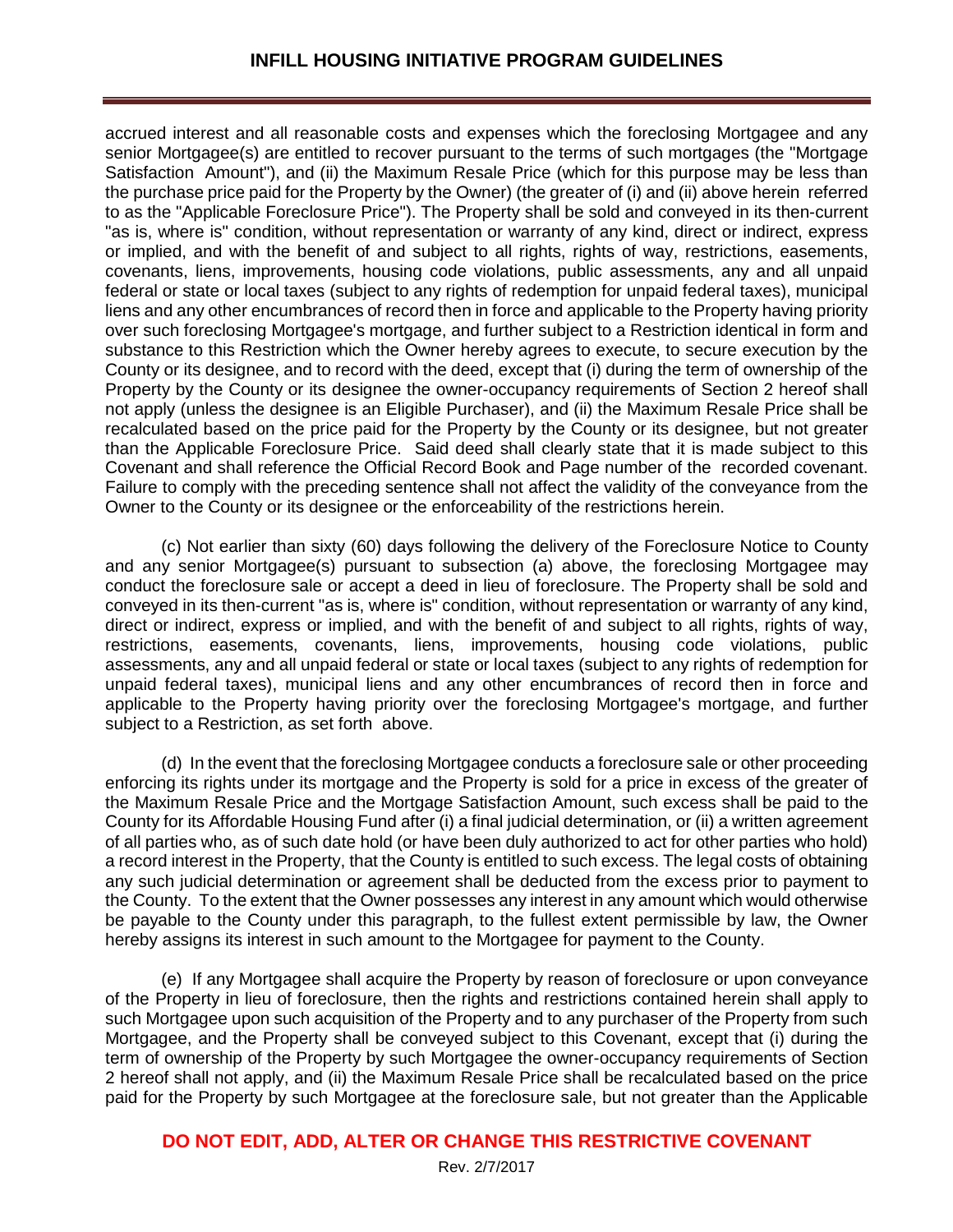Foreclosure Price. Said deed shall clearly state that it is made subject to this Covenant and shall reference the Official Record Book and Page number of the recorded covenant. Failure to comply with the preceding sentence shall not affect the validity of the conveyance to the Mortgagee or the enforceability of the restrictions herein.

(f) If any party other than a Mortgagee shall acquire the Property by reason of foreclosure or upon conveyance of the Property in lieu of foreclosure, the Property shall be conveyed subject to this Covenant except that (i) if the purchaser at such foreclosure sale or assignee of a deed in lieu of foreclosure is an Ineligible Purchaser, then during the term of ownership of the Property by such Ineligible Purchaser, the owner-occupancy requirements of Section 2 hereof shall not apply, and (ii) the Maximum Resale Price shall be recalculated based on the price paid for the Property by such third party purchaser at the foreclosure sale, but not greater than the Applicable Foreclosure Price. Said deed shall clearly state that it is made subject to this Covenant this Covenant and shall reference the Official Record Book and Page number of the recorded covenant. Failure to comply with the preceding sentence shall not affect the validity of the conveyance to such third party purchaser or the enforceability of the restrictions herein.

(g) Upon satisfaction of the requirements contained in this Section 8, County shall issue a Compliance Certificate to the foreclosing Mortgagee which, upon recording in the Registry, may be relied upon as provided in Section 6(b) hereof as conclusive evidence that the conveyance of the Property pursuant to this Section 8 is in compliance with the rights, restrictions, covenants and agreements contained in this Restriction.

(h) The Owner understands and agrees that nothing in this Covenant constitutes a promise or guarantee by the County that the Mortgagee shall actually receive the Mortgage Satisfaction Amount, the Maximum Resale Price for the Property or any other price for the Property, or (ii) impairs the rights and remedies of the Mortgagee in the event of a deficiency.

(i) If a Foreclosure Notice is delivered after the delivery of a Conveyance Notice as provided in Section 4(a) hereof, the procedures set forth in this Section 8 shall supersede the provisions of Section 4 hereof.

9. The County is the beneficiary of this Covenant; and, as such, the County may enforce these restrictive covenants by action at law or in equity, including without limitation, a decree of specific performance or mandatory or prohibitory injunction, as well as civil and criminal penalties as provided in the Miami-Dade County Code.

10. If any covenant, restriction, condition or provision contained in this document is held to be invalid by any court of competent jurisdiction, such invalidity shall not affect the validity of any other covenant, restriction, condition or provision herein contained, all of which shall remain in full force and effect. This document shall be construed in accordance with the laws of Florida and venue shall be Miami Dade County, Florida.

11. This Covenant shall survive any proceedings in foreclosure, bankruptcy, probate or any other proceedings at law or in equity.

12. It shall be at the sole discretion of the County through its Board of County Commissioners (the "Board") to amend or terminate any portion of this Covenant through the adoption of a Resolution. Any such amendment or termination shall be by a majority vote of the Board.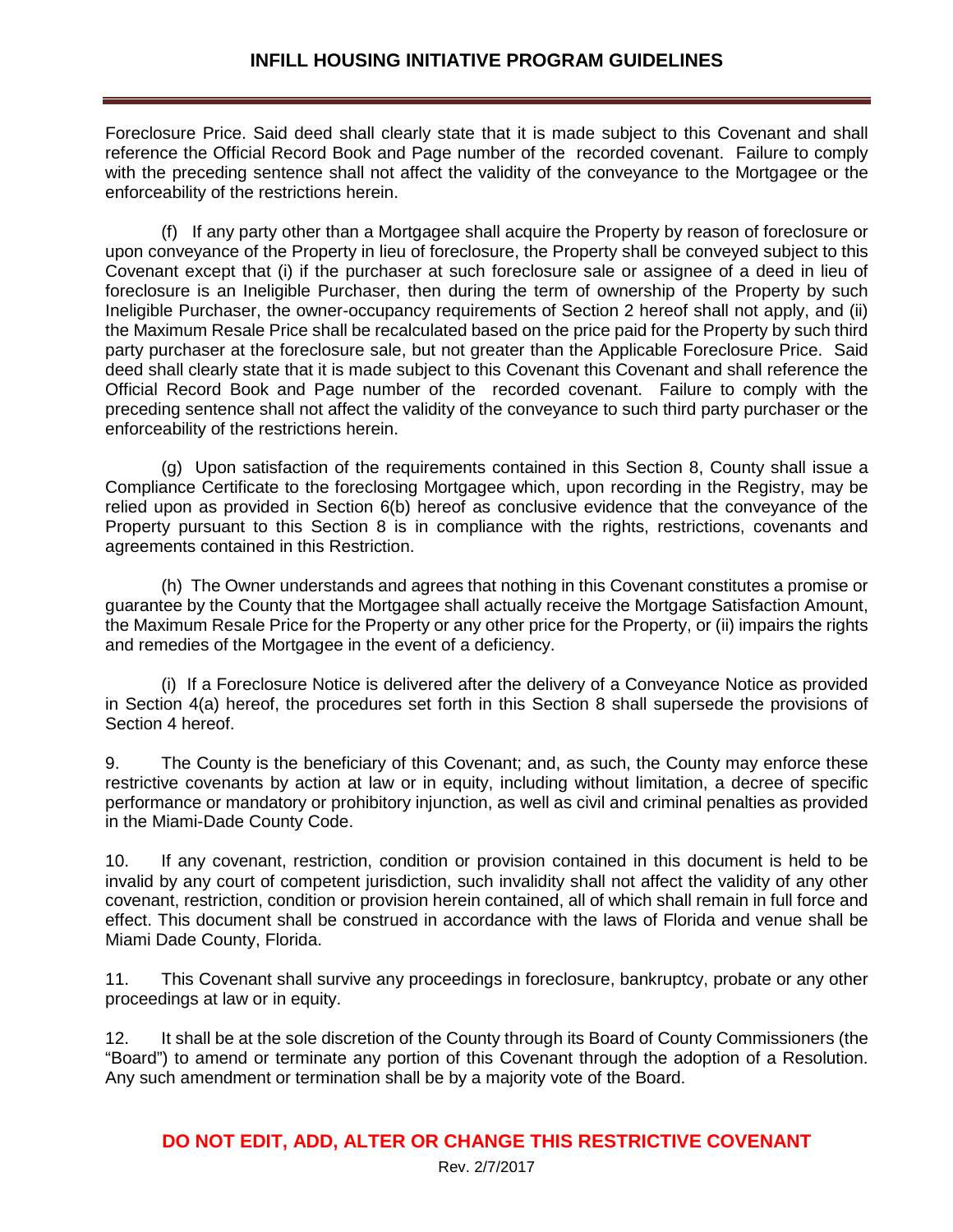## **INFILL HOUSING INITIATIVE PROGRAM GUIDELINES**

IN WITNESS WHEREOF, this Affordable Housing Restrictive Covenant has been executed by the Owner hereto on the day and year first above-written.

| Witness:                                               |               | Owner: |  |  |
|--------------------------------------------------------|---------------|--------|--|--|
|                                                        |               |        |  |  |
| <b>Print Name</b>                                      |               |        |  |  |
| Witness:                                               |               | Owner: |  |  |
|                                                        |               |        |  |  |
| <b>Print Name:</b>                                     |               |        |  |  |
| <b>STATE OF FLORIDA</b><br><b>COUNTY OF MIAMI-DADE</b> |               |        |  |  |
|                                                        |               |        |  |  |
|                                                        |               |        |  |  |
|                                                        | Notary Public |        |  |  |
| My commission expires:                                 |               |        |  |  |

**DO NOT EDIT, ADD, ALTER OR CHANGE THIS RESTRICTIVE COVENANT** Rev. 2/7/2017